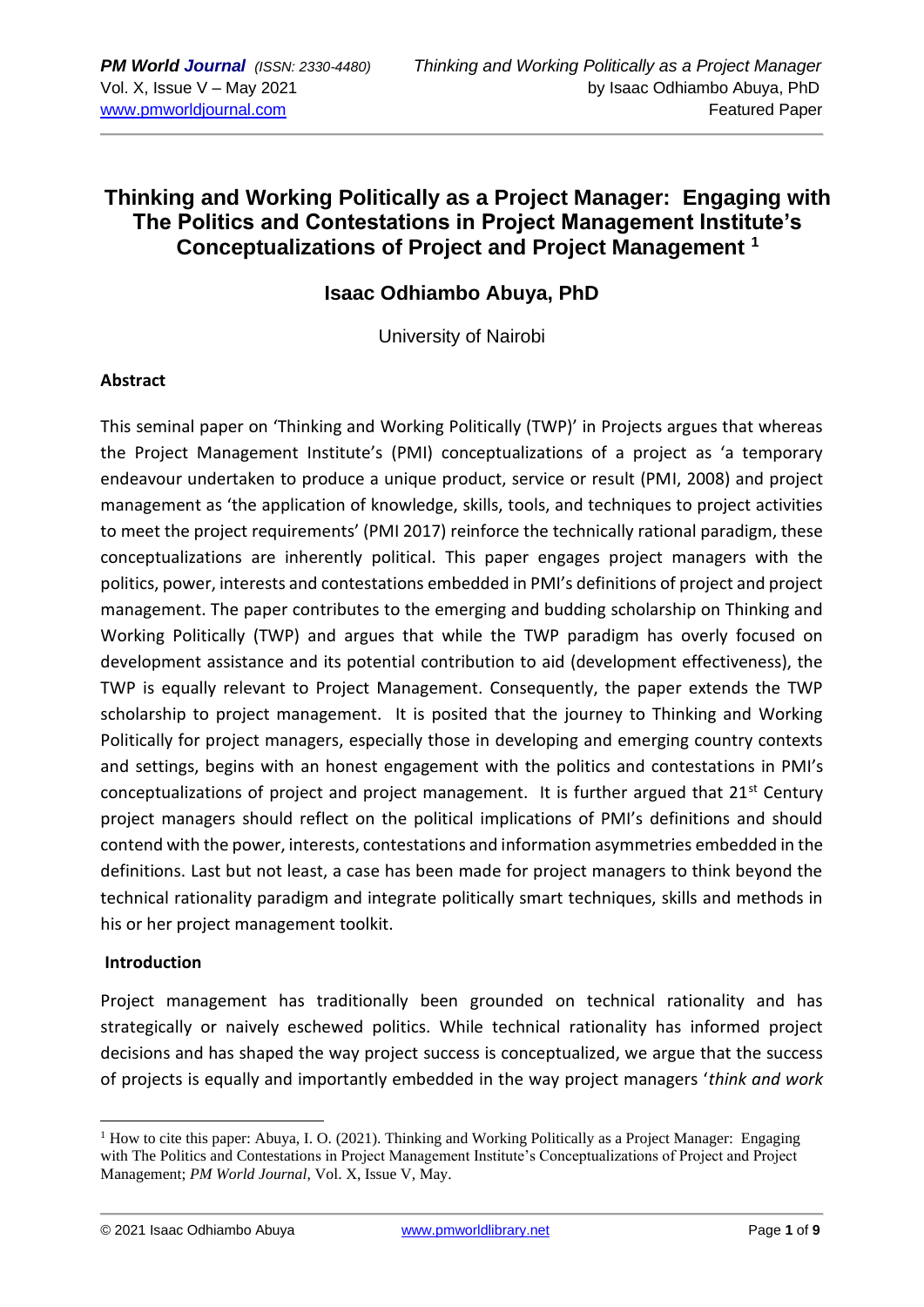*politically'*. Youker (1991) posited that power (and politics) is probably the most important topic in project management but at the same time one of the least discussed subjects. According to Youker (1991) power, from an engineering perspective is defined as the ability to do work while from a social sense, power is the ability to get others to do the work (or actions) you want regardless of their desires. When we think of all the project managers who have responsibility without authority, who must elicit support by influence and not by command authority, then, according to Youker we can see why power(politics) is the most important topic in project management. Youker's papers raised the telltale sign for project managers to think and work politically.

We argue that the Project Management Institute's conceptualizations of a project as 'a temporary endeavour undertaken to produce a unique product, service, or result' (PMI 2017) and project management as 'the application of knowledge, skills, tools, and techniques to project activities to meet the project requirements' (PMI 2017), while making projects and project management technically rational, these definitions are inherently political. We wish to engage project managers with the politics, power, interests and contestations embedded in the definitions of project and project management. The journey to 'thinking and working politically' for project managers start with unpacking these definitions.

## **The Second Orthodoxy in Development Assistance: Thinking and Working Politically**

Over the last 15 years, a new paradigm in development assistance, now famously referred to as "*Thinking and Working Politically (TWP),* has emerged to account for the elusive development effectiveness (sustainable outcome) in developing and emerging economies (Teskey 2017; Booth 2015; Booth, Francesconi and Frank 2002; Rocha Menocal 2014; Andrews, Pritchett and Woolcock 2012), despite decades of massive financial and technical development assistance. Within development assistance community, Thinking and Working Politically is 'revolutionizing' the way development assistance and the attendant projects and interventions are being designed, planned, implemented and evaluated (Teskey 2017; Booth 2015; Booth, Francesconi and Frank 2002; Rocha Menocal 2014). Despite massive development assistance to developing countries and emerging economies, the results have been disappointing to say the least. The consistent elusiveness of development effectiveness despite the years of financial and technical assistance to these countries, has led to serious thinking about a second orthodoxy in development assistance, the Thinking and Working Politically orthodoxy (Teskey 2017).

According to Booth (2012), 'thinking politically requires understanding the local context and the competing factors that drive or block change', while working politically 'entails developing a deep understanding of that context in order to be able to seek and achieve progress'. We argue that project managers need to think politically and work politically' to ensure not only the success of the project but also to assure their sustainability. However, for project managers to integrate Thinking and Working Politically, the starting point for this new orientation in project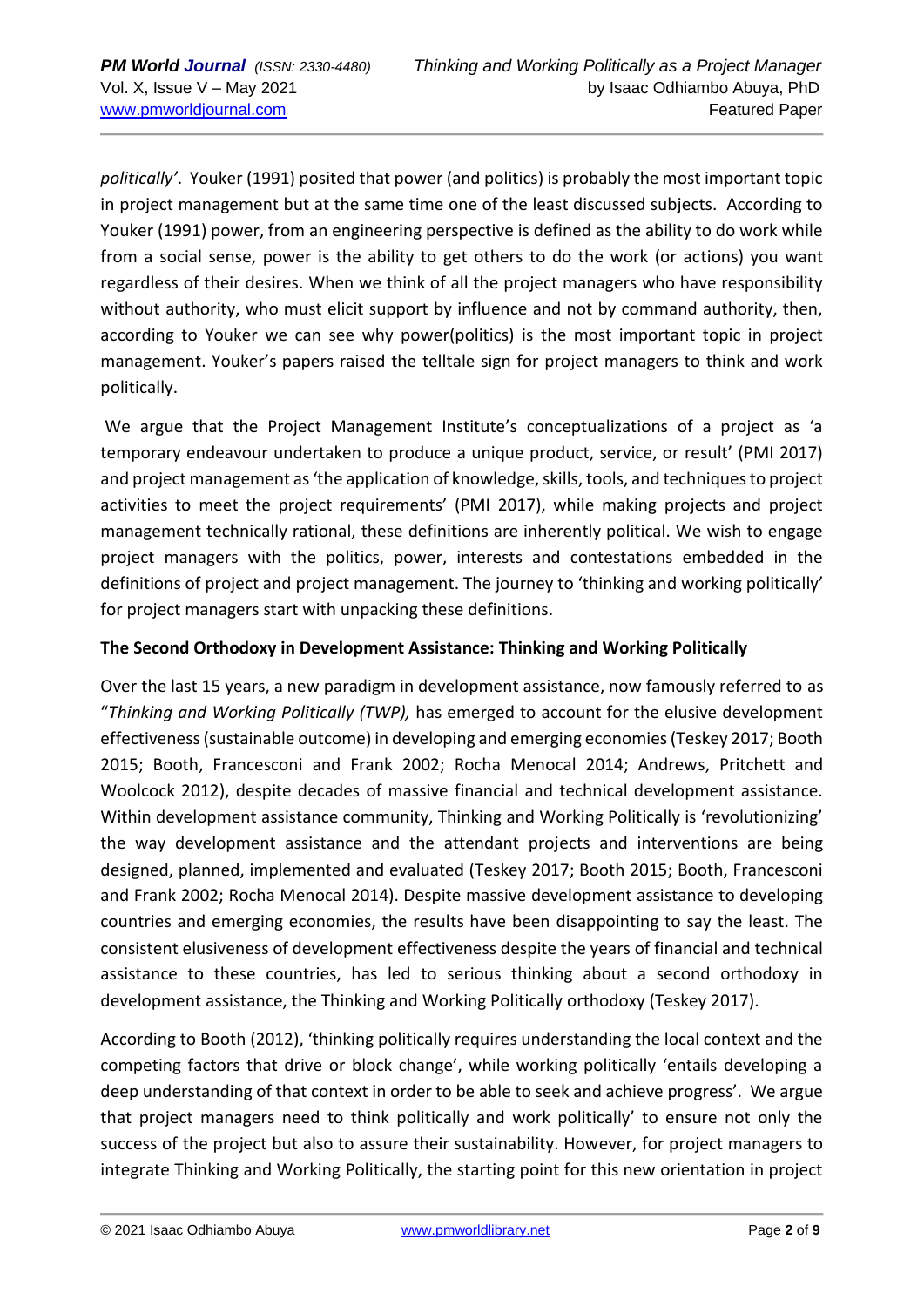programming is for project managers to appreciate the possible politics, power, interests and contestations inherent in the very definition of a project and project management.

## **Engaging with The Politics and Contestations in PMI's Conceptualizations of Project**

The Project Management Institute's conceptualizations of a project as 'a temporary endeavour undertaken to produce a unique product, service, or result' (PMI 2017) is inherently political. This definition embeds the very politics, power, interests and contestations that may affect the success and sustainability of projects. Moreover, the definition raises critical questions that project managers who are prepared to 'think and work politically' must honesty engage with:

- Who benefits and losses from the temporary nature of projects?
- What is the nature of the unique product, service or results?
- Who defines the product, service and result as unique?
- Who benefits and who losses out from these unique products, services, and results?

## *The Politics and Contestations of Project Temporariness*

While the PMI's conceptualization of a project as 'a temporary endeavour' may look rational, it hides deep ontological, axiological and epistemological issues that are deeply political and polarizing: whose interests and served when projects are temporary? Who benefits and who loses in a temporary project work environment? Does the temporary nature of projects make project workers precarious? Who is retained and who is released when a project is over, and who makes these decisions? Who wield power and who is powerless in a temporary project environment?

These are not idle questions. And they have deep implications for the success and sustainability of projects. A project manager starting the journey of TWP should honestly engage with these questions. While we appreciate that project managers work within the 'constraint of time' and may not the time to honestly engage with these questions, experienced project managers in developing countries and emerging economies will appreciate the relevance of these questions. Part of the thinking and working politically in project environments. Moreover, the development challenges in these countries are the results of decades of developmental marginalization: how can a temporary endeavour sustainable address challenges and problems arising from years of marginalization and exploitation? Again, while projects are temporary endeavors, some of the impacts may be negative and will long lasting.

Writing from the perspective of an African, we know that the temporary nature of development projects has been taken advantage of by political leaders and political entrepreneurs to perpetuate 'project fraud' (Abuya 2016) and has created and cemented a perception that 'projects do not last' and what one gets out of them is what matters. The temporariness of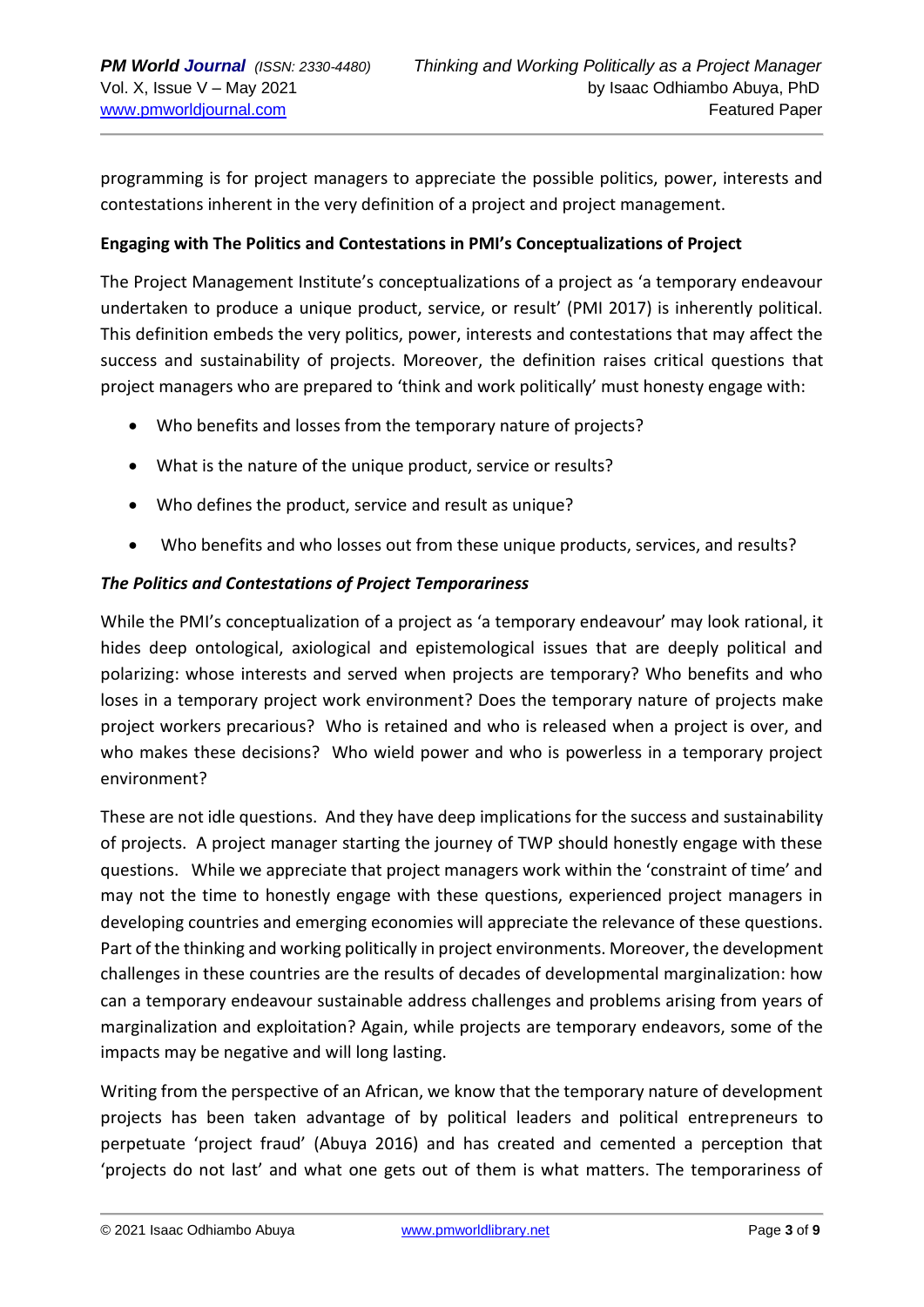projects has thus emboldened corrupt practices in project management. In many developing and emerging economies, the temporary nature of projects reinforced by the temporary nature of political offices, have led to a culture of 'it is our time to eat". Moreover, the temporary nature of projects has led to emerging concerns over the working conditions of temporary workers working in temporary work environments created by projects. By their nature temporary workers experience less job security than regular workers. According to de Graaf-Zijl (2005), the nature of temporary workers and the contracts they work on are often designed for the reason of escaping employment protection legislation. Is this the case with temporary project organizations?

## *Undertaking the Project: Contestations of Who is Engaged and Not Engaged to Create the Unique, Product and or Result*

The Project Management Institute's conceptualizations of a project as 'a temporary endeavour *undertaken* to produce a unique product, service, or result' (PMI 2017) is inherently political: who is to be engaged and who is to be left out in the project is not just a technical question, but a highly charged political one. One important phrase in the conceptualization is 'undertaken". For this process of undertaking to be effective, project managers and project workers must be recruited and engaged. These are the people who are formally engaged to 'undertake' or implement the project. Project managers who think and work politically know from experience that while technical rationality should guide the selection and deployment of project workers, this process is inherently political. And successful projects are not just the results of efforts of technically qualified and competent staff, but staff with the required political connections and competence.

Examples abound in developing countries: development projects in developing countries require not only technically competent staff but politically aware and smart managers Teskey 2017; Booth 2015; Booth, Francesconi and Frank 2002; Rocha Menocal 2014; Andrews, Pritchett and Woolcock 2012). Technical competence is critical but not sufficient condition and requirement for project success. Most of the development projects and programmes in Africa supported through aid, are staffed by highly qualified and technically competent expertise and locals: but a number have failed! So we know that technical competence is not the cure of project failure. The cure to the elusive development effectiveness in aid funded projects and programmes in developing and emerging economies is managers and project workers who think and work politically (Teskey 2017, Booth, 2015).

### *The Politics and Contestations of the Unique Products, Service and Results*

The project managers, especially those working in developing and emerging country settings, must engage with the second conceptualization of a project a temporary endeavour to 'create a unique product, service or results. Again, some questions are important: who defines the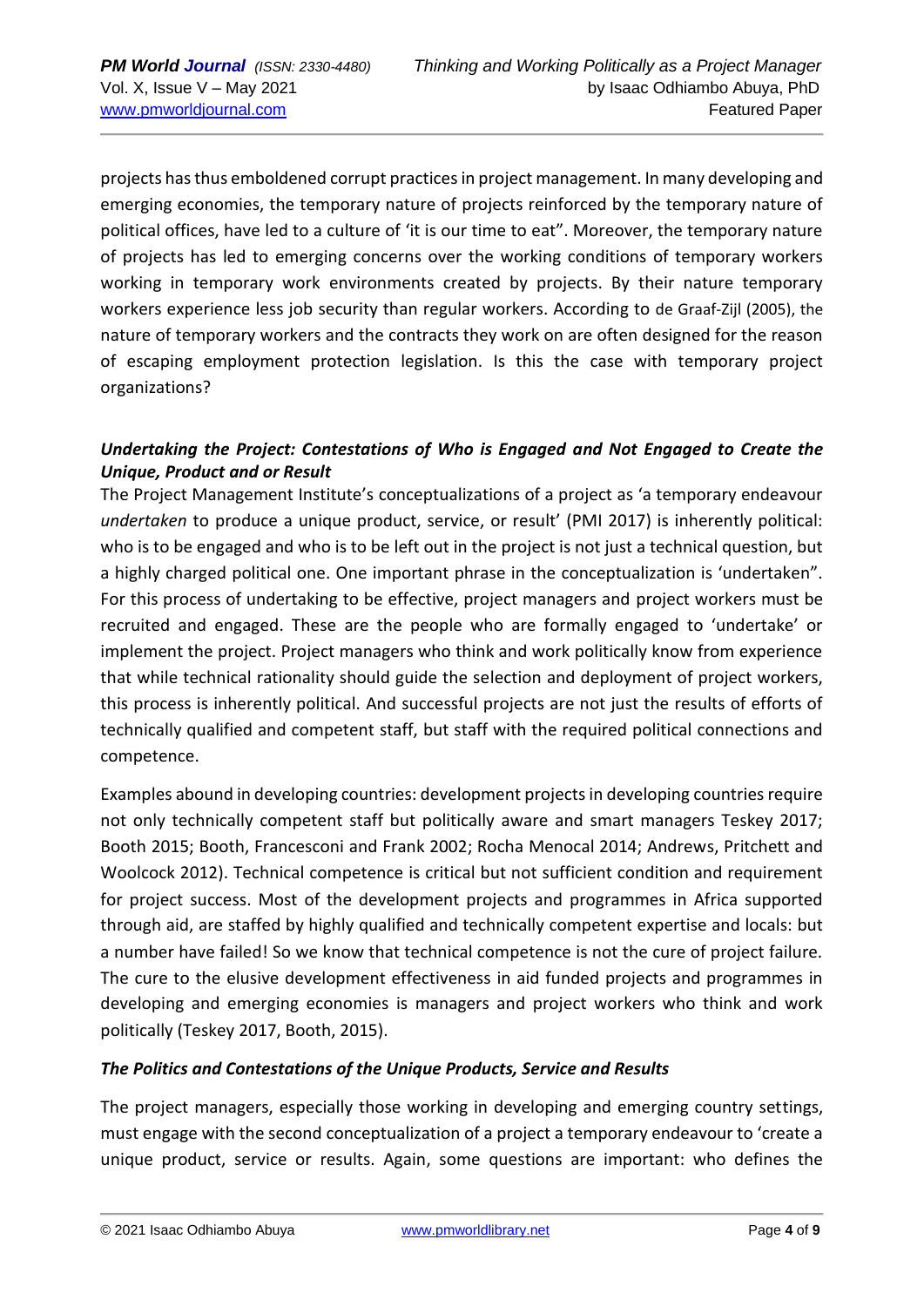product, service and result as unique? Who benefits and who loses in such a conceptualization? How does the 'unique product, service or result' compensate for the problems and challenges created by the temporariness of a project?

A project manager who thinks and works politically will appreciate the implications of these questions and their relevance to project success and sustainability. We argue that the politics and contestations of what a project is to produce (project products, service and results) is intrinsically tied up with the perception of stakeholders, most of whom are strong political and economic connections. However, the perception of the historically marginalized and poor should be explored and integrated: it is critically important for project managers to not only to understand the local contexts but to understand how the stakeholders (both strong and marginalized) in the local contexts conceptualize what is 'unique' product, service and or results. What they define as unique is what is unique in their context! Moreover, project managers who think and work politically are aware that programming in local contexts may not necessarily require the production of 'unique products, services or results', but programming that address and promote equitable outcomes, promote social justice, especially for marginalized communities.

This perspective is reinforced by Sage, Dainty and Brooke (2013) who remind us that a number of scholars conceptualize project performativity, as "discursive power games", lending further credence to the critical place of politics in projects. Without devaluing and undermining the critical importance. These "discursive power games" influence to a greater the extent projects success and sustainable project outcomes. Thus, while recruitment of technically competent staff is critical to the creation of unique products, service of result, the project managers should be equally politically competent. However, while the importance of technical and political competence of project managers and project workers cannot be overemphasized, it is equally important for project managers to realize that recruitment of project workers may need to take into consideration locally sourced staff who are both technically qualified and politically competent. Local staff should also occupy 'politically prestigious' positions in the project. Most of the failed aid assistance projects reserved 'politically and high paying positions to their foreign experts while allocating less prestigious and poorly paid positions to local experts. The 'tyranny of experts' (Park 2019) has contributed to local discontent and in some cases sabotaging of development assistance programs, projects and related interventions. Thus, the question of who "undertakes' the creation of the unique products, services and or results, in a project has serious implications for project managers who think and work politically.

Thus, PMI's conceptualization of a project as temporary endeavour *undertaken* to produce a unique product, service or result, while rational, hides murky and contested political issues: power asymmetries and interests.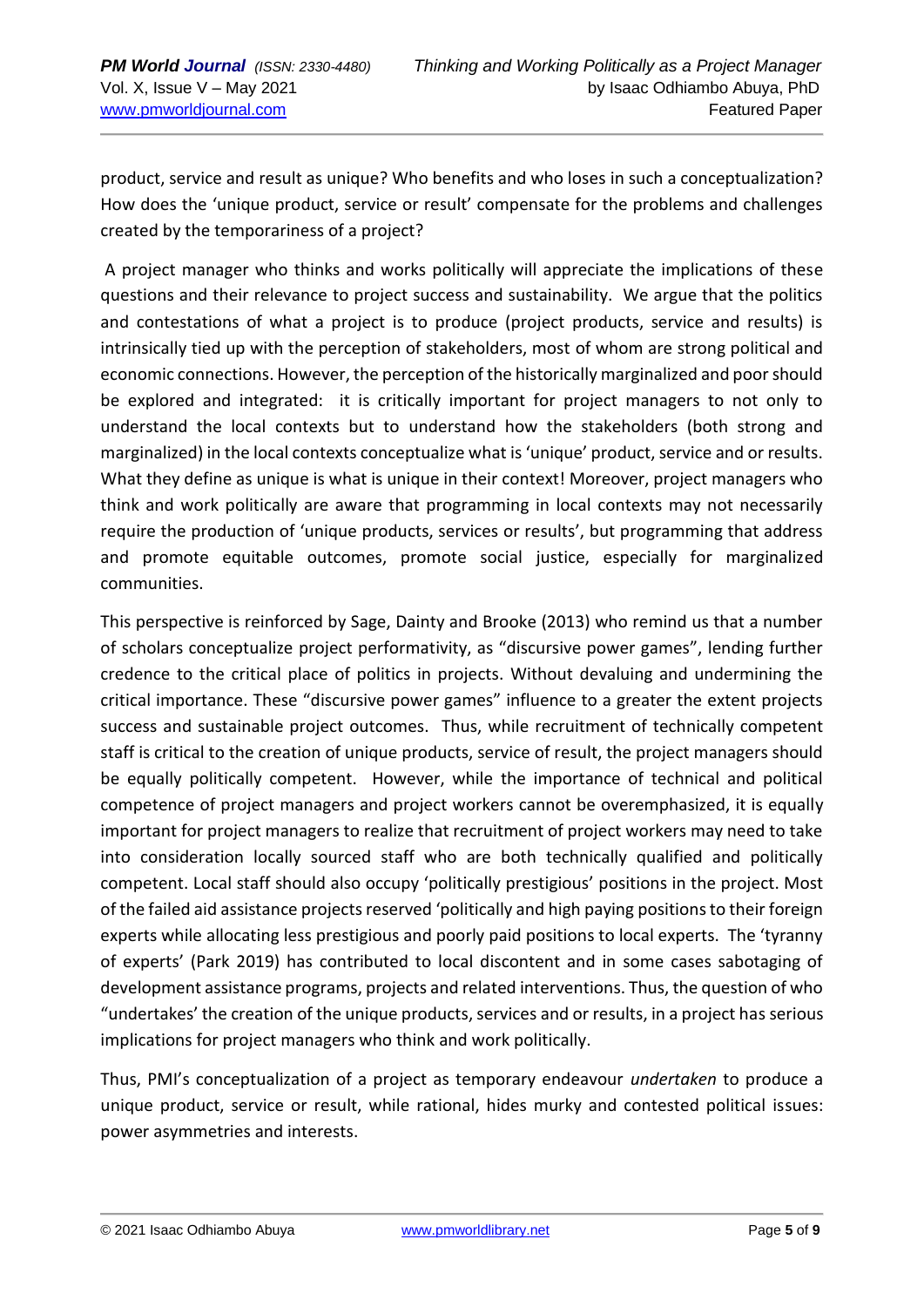## **Conceptualization of Project Management: Thinking and Working Politically**

In this section, we argue that the Project Management Institute's conceptualization project management as 'the application of knowledge, skills, tools, and techniques to project activities to meet the project requirements' (PMI 2017), while making projects and project management technically rational, is inherently political. We wish to engage project managers with the politics, power, interests and contestations embedded in the project management. The journey to 'thinking and working politically' for project managers start with unpacking these definitions.

Writing in the 70s on the failure of development projects in developing countries, Rondinelli (1976) argued that those responsible for management of projects in developing have been trained on the traditional rational approaches which emphasised technical knowledge and the application of specialized techniques with little regard to appreciation of the complex tasks of planning and executing development projects. Rondinelli (1976) further posited that conventional public administration training — based on legalistic, centralized, regulatory procedures — are not adequate to deal with the dynamics of change. We share this concern: PMI has focused a lot of attention on training and certifying technically competent project managers, who can construct complex Gantt charts, project schedules etc with limited attention of training and capacity building of project managers on how to think and work politically. While the rational approach to project management has contributed in no mean way to furthering and embedding project management in organizations and institutions worldwide, there is growing and consistent evidence of project failure: these projects are designed and managed by technical competent and qualified PMs. As the project environments and setting get more complex, technical rationality alone will not help project managers to work effectively with wicked problems.

Kinsella2007) conceptualizes technical rationality as a management paradigm holds that practitioners are instrumental problem solvers who select technical means best suited to particular purposes, with rigorous professional practitioners solve well-formed instrumental problems by applying theory and techniques derived from systematic, preferably scientific knowledge. While technical rationality has contributed greatly in the creation of 'unique products, service and or result' (PMI, 2017), it has its limitations. One technical rationality is premised on the assumption that development problems can be solved through the application of 'project techniques' and technically sound methodologies. Second, technical rationality predicates linear thinking to problem solving, and third, technical rationality assumes that development problems are technical in nature.

These assumptions are grossly wrong. Developing countries are confronted by intractable wicked development problems that requires the application of not just techniques, but politically smart applications. The emerging Covid -19 is an excellent example of an emerging wicked development problems. Covid is not just a public health issues requiring the application of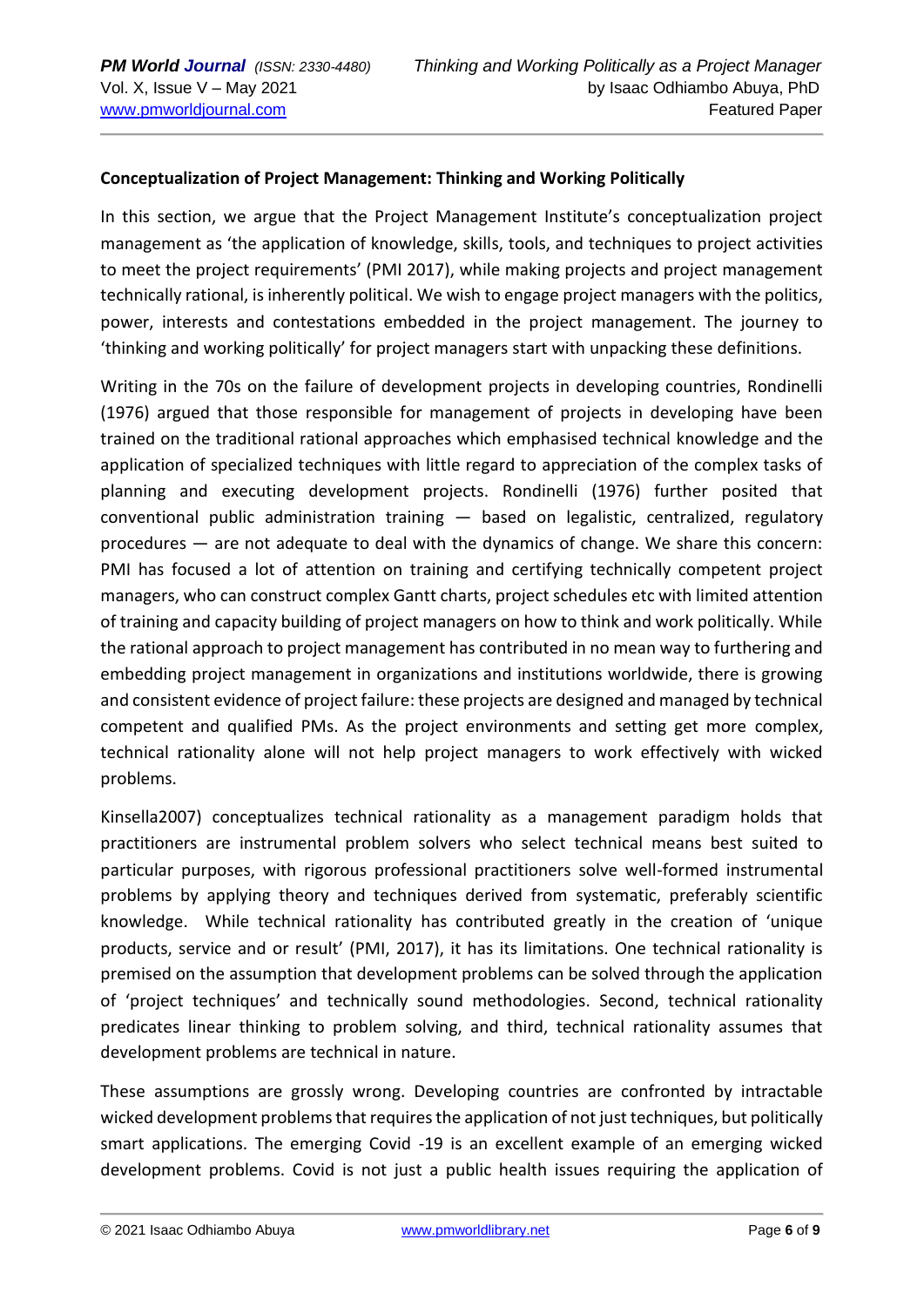rational public and medical tool and tools: Covid is intrinsically bound up with the politics of power, information asymmetry and issues of global justice and equity. The importance of thinking and working politically in project is persuasively presented by Cicmil, Williams, Thomas and Hodgson: "by contrasting the traditional approaches based on rational, objective, and universal representations of 'the project' with a phronetic analysis of the ambiguous, fragmented and political reality of project situations" (2006, pg.679). Thus the application of technically rational methodologies, and techniques to such wicked problems will only scratch the surface of the development challenges confronting the world, and more so, developing countries. Project management is not just the application of technically oriented techniques, skills and methodologies but should also include the application and integration of politically smart techniques, skills and methodologies. Consequently, the 21st century project manager will require to add thinking and working politically methodology in his or her project management toolkit.

### **Conclusion**

This paper contributes to the emerging and budding scholarship on Thinking and Working politically (TWP). While the TWP paradigm has overly focused on development assistance and its potential contribution to aid (development effectiveness), this paper extends the TWP scholarship to project management. We have argued that the journey to thinking and working politically for project managers working in developing and emerging country contexts and settings begins with an honest engagement with the politics and contestations in PMI's conceptualization of project and project management. We have argued that 21<sup>st</sup> Century project managers should reflect on the political implications of PMI definitions and must contend with the power, interests, contestations and information asymmetries embedded in the definitions. We have also argued that project managers should think beyond the technical rationality paradigm and integrate politically smart techniques, skills and methods in his or her project management toolkit.

### **References**

- Abuya, I.O (2016). Project Fraud: Conceptualization, Determinants and Schemes. *PM World Journal.* Vol. V, Issue VI, 1-13.
- Andrews, M., Pritchett, L. & Woolcock, M. (2012). *Escaping capability traps through problemdriven iterative adaptation (PDIA)*. Working Paper 299. Washington, DC: Center for Global Development.
- Booth, A.L., M. Francesconi and J. Frank (2002), Temporary jobs: Stepping stones or dead ends? *Economic Journal*, vol. 112, pp. F189-F213.
- Booth, D (2015). Thinking and Working Politically. GSDRC Professional Development Reading Pack. No. 13. Birmingham, UK: University of Birmingham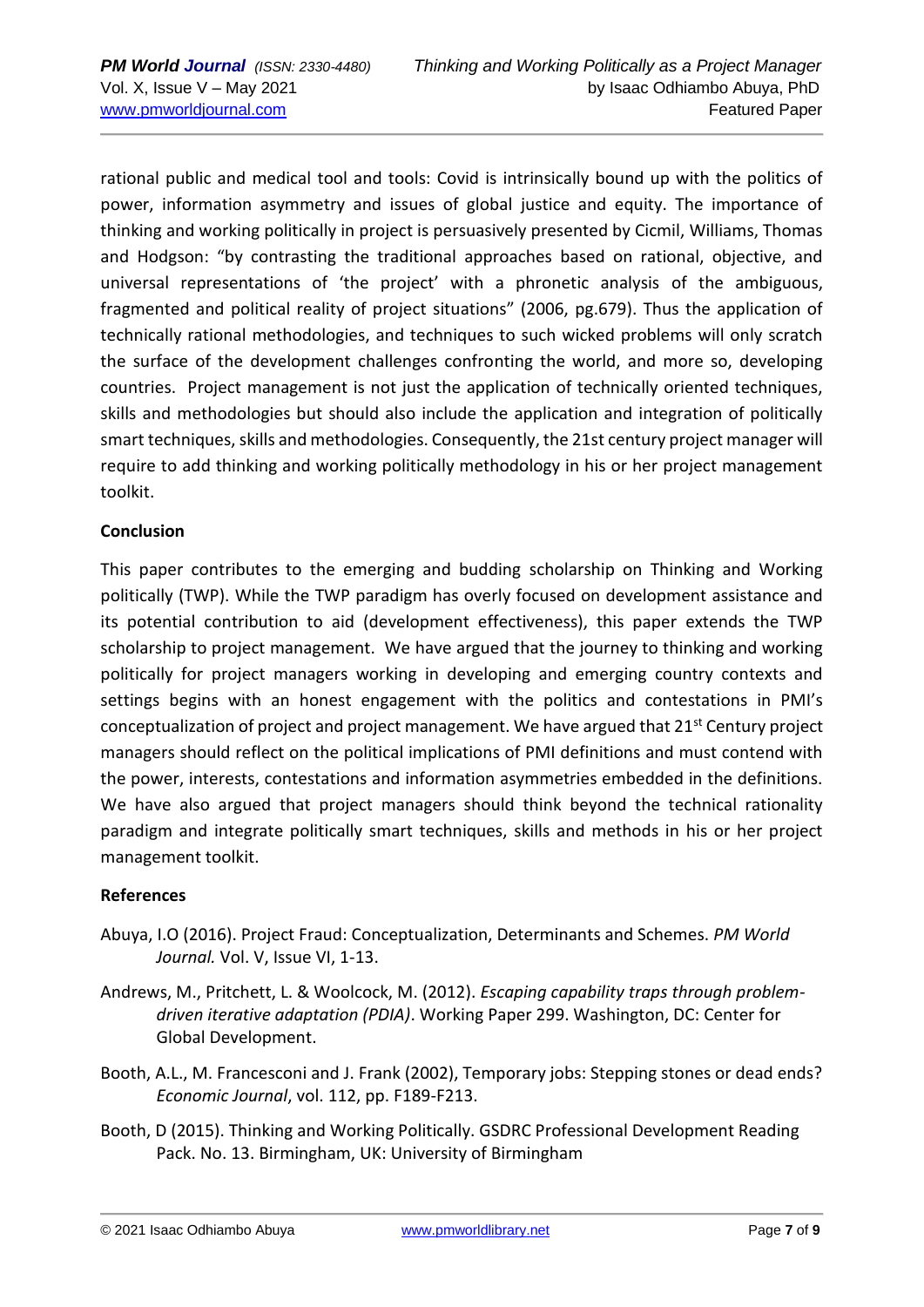- Booth, D. & Unsworth, S. (2014). Politically smart, locally led development. Discussion Paper. London: Overseas Development Institute.
- Cicmil, S, Williams, T., Thomas J., and Hodgson, D (2006). Rethinking Project Management: Researching the actuality of projects*. International Journal of Project Management* 24, 675–686
- de Graaf-Zijl, M (2005). The economic and social consequences of temporary employment: a review of the literature. Discussion paper no. 47.
- Kinsella, E. A. (2007). "Technical Rationality in Schön's Reflective Practice: Dichotomous or non-Dualistic Epistemological Position." *Nursing Philosophy* 8: 102–113.
- Park JD. (2019) Assessing the Role of Foreign Aid, Donors and Recipients. In: Re-Inventing Africa's Development. Palgrave Macmillan, Cham.<https://doi.org/10.1007/978-3-030-> 03946-2\_2
- Project Management Institute (2017). A Guide to Project Management Body of Knowledge PMBoK Guide Book, 6th Edition.
- Rocha Menocal, A. (2014). *Getting real about politics: From thinking politically to working differently*. London: Overseas Development Institute.
- Rondinelli, D. A. (1976). Why development projects fail: problems of project management in developing countries. Project Management Quarterly, 7(1), 10–15.
- Sage, D., Dainty, A., and Brooke, N (2013). Thinking the ontological politics of managerial and critical performativities: An examination of project failure. *Scandinavian Journal of Management*, volume 29, 3, 282-291
- Teskey, G (2017). Thinking and Working Politically: Are We Seeing the Emergence of a Second Orthodoxy? Governance Working Paper Series. Abt Associates.
- Youker, R. (1991). Power and politics in project management. *PM Network, 5*(4), 36–40.